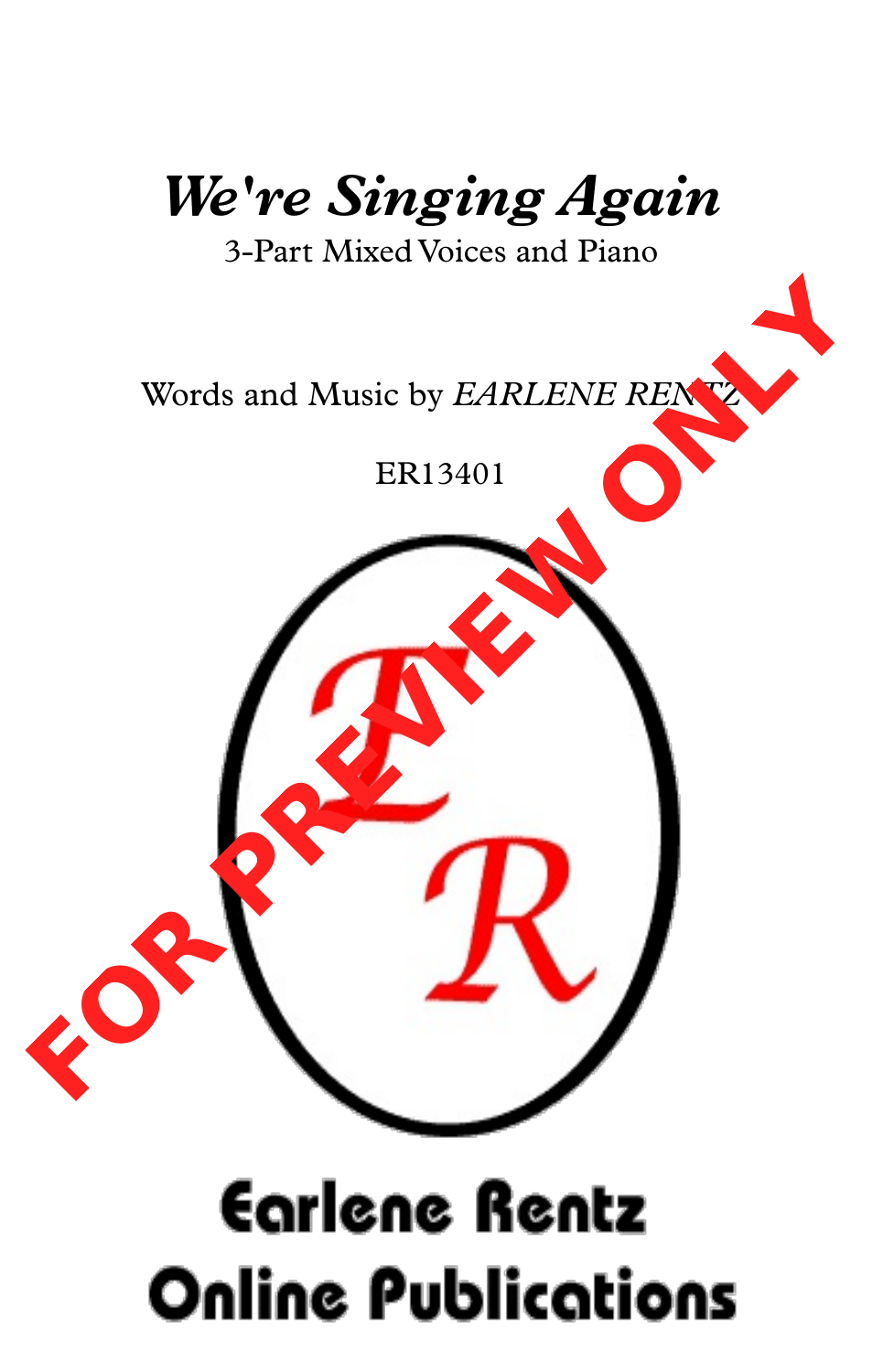## **We're Singing Again!**

3-Part Mixed Voices and Piano

Words and Music by *EARLENE RENTZ* (ASCAP)



Copyright © 2021 Earlene Rentz Online Publications, LLC

With the purchase of this file, the purchaser is granted permission to make multiple copies of this octavo, for use only in purchaser's choral rehearsal and performance.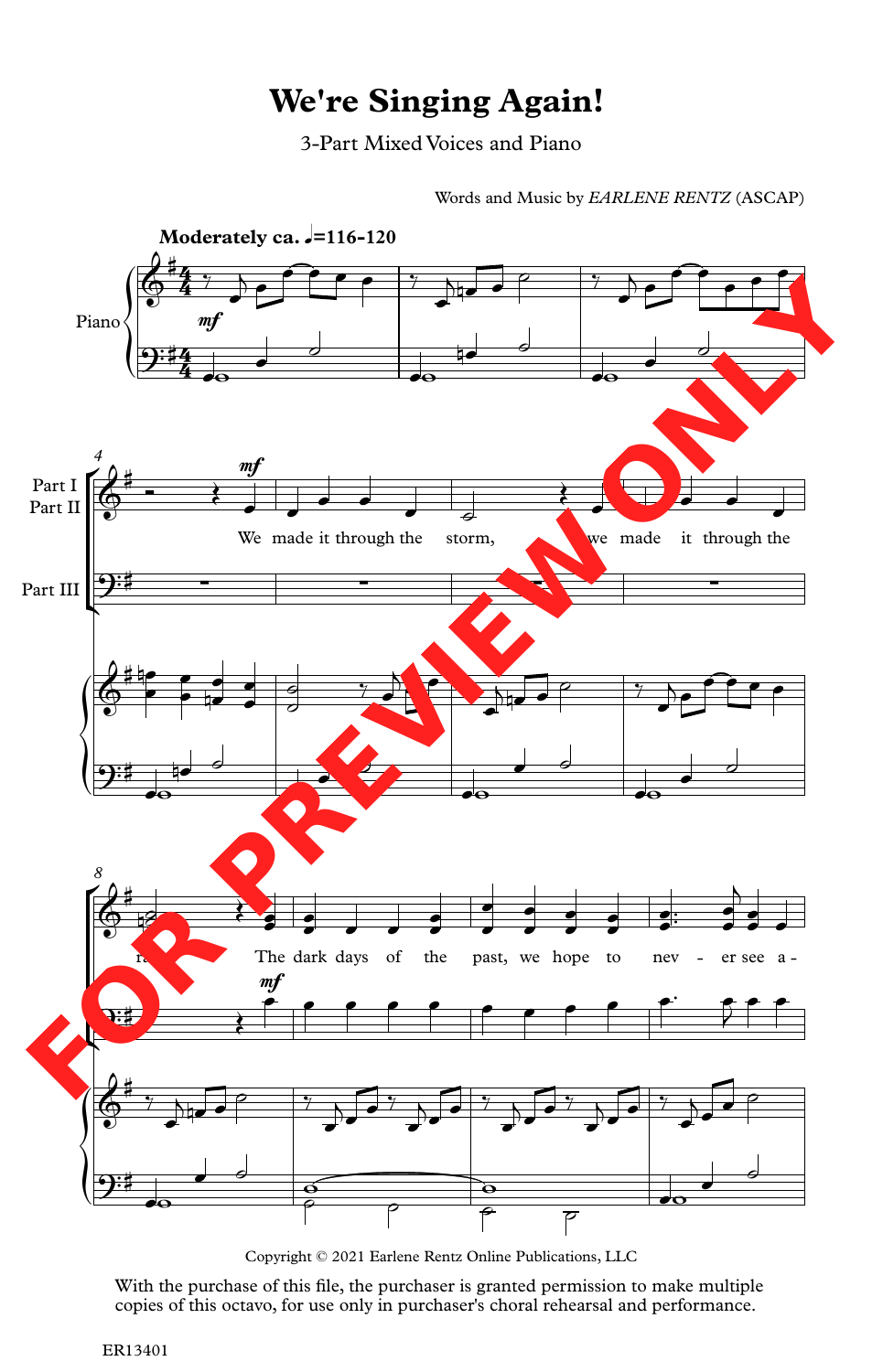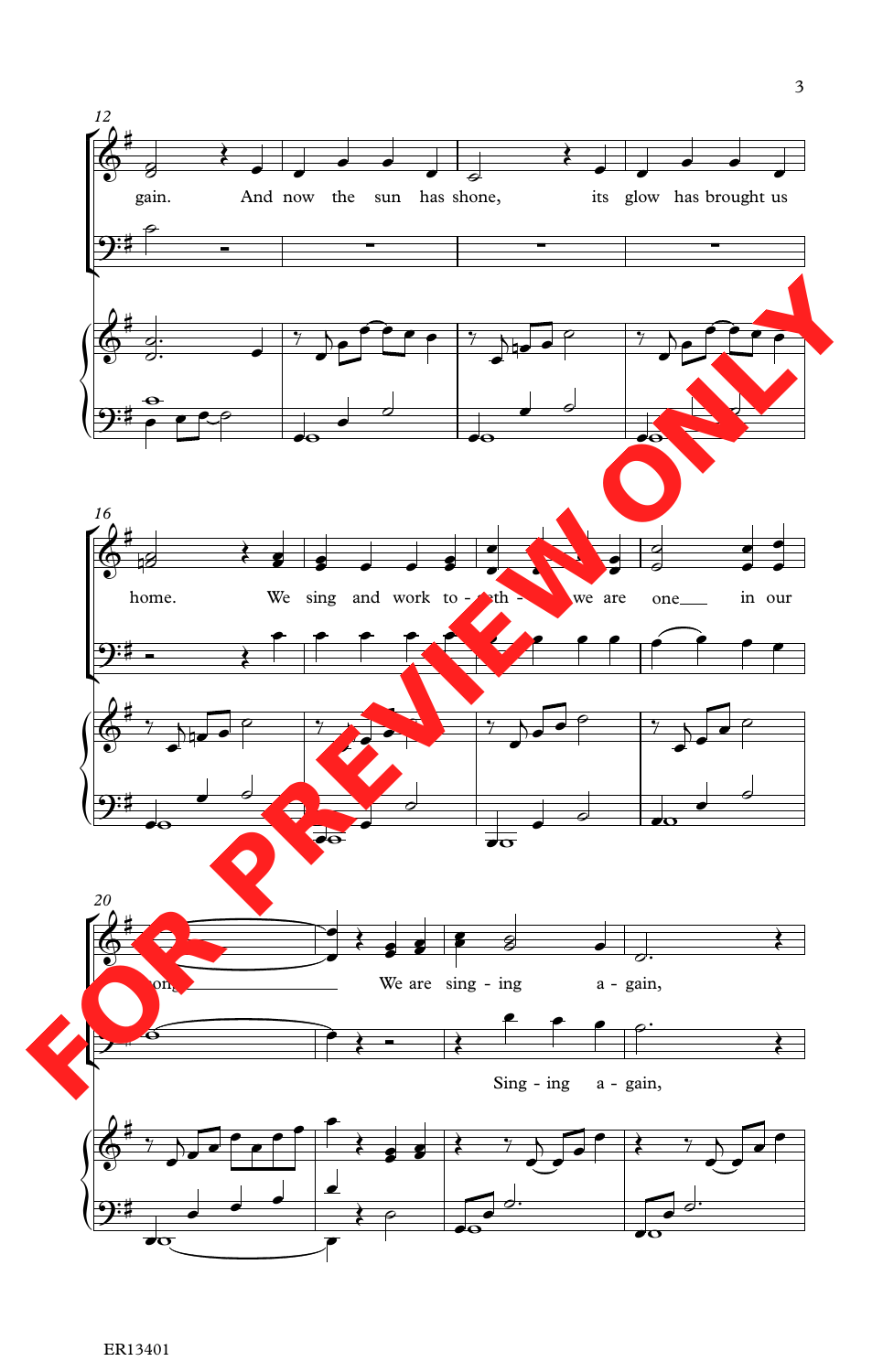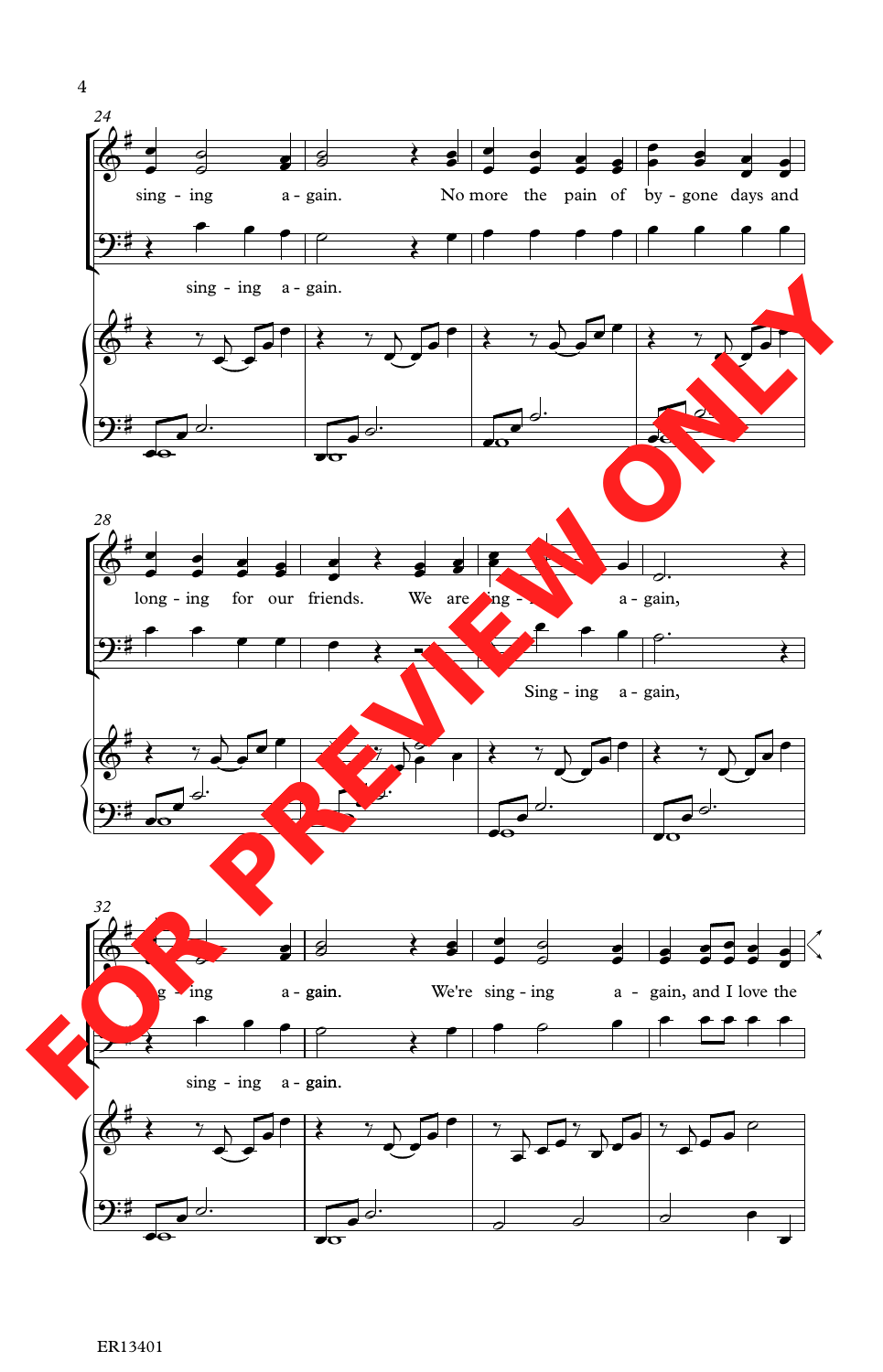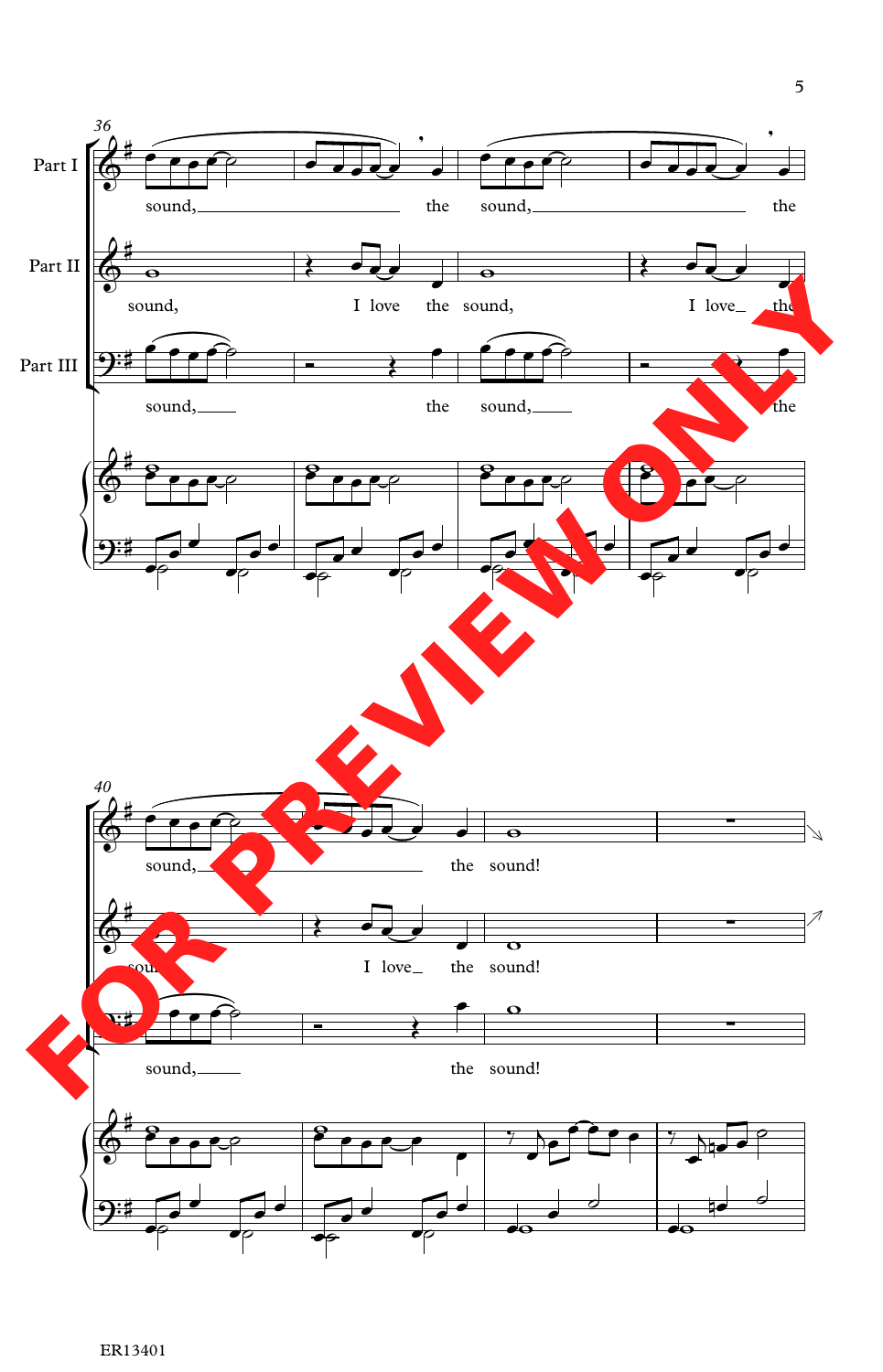